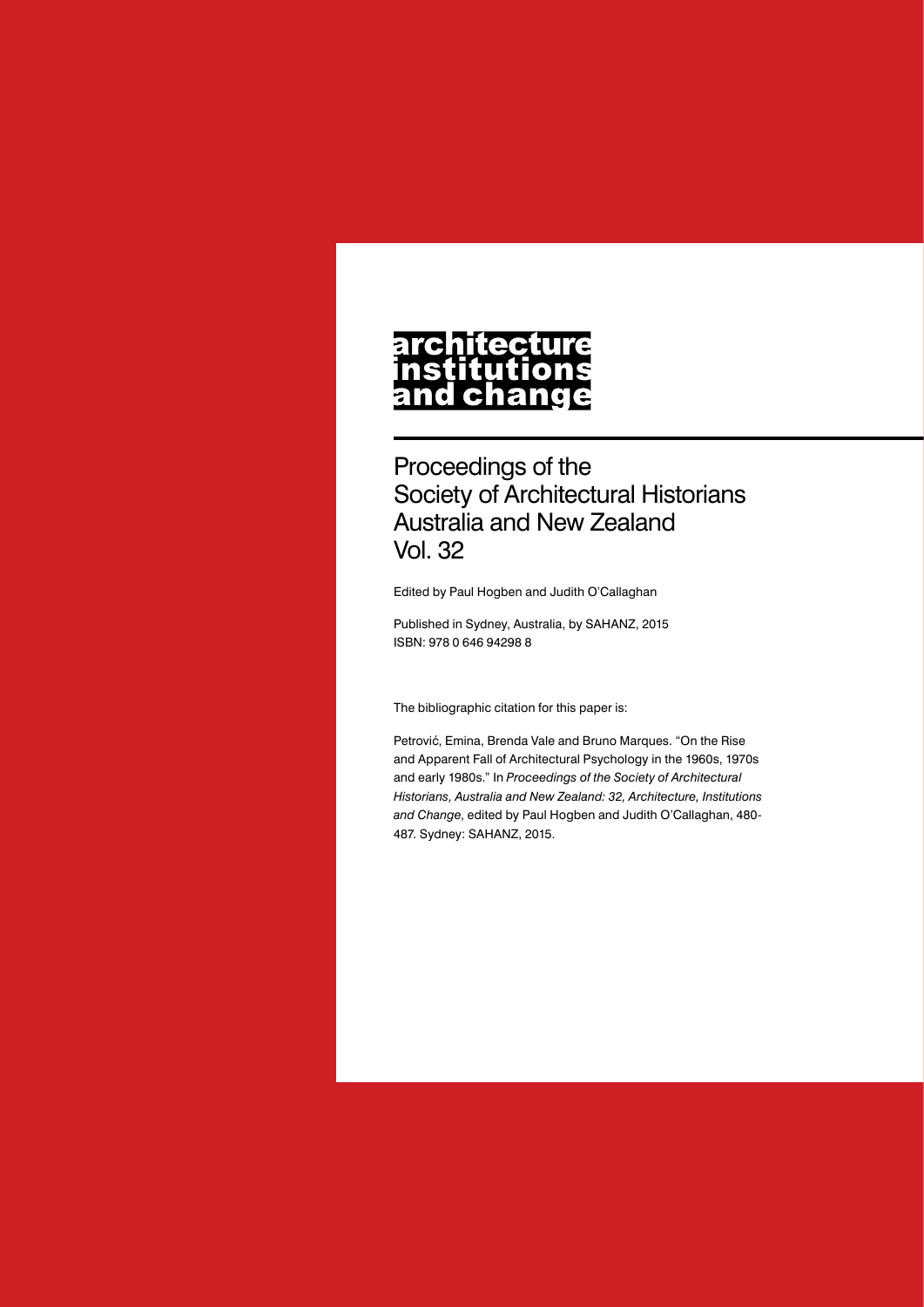**Emina Petrović, Brenda Vale and Bruno Marques**, Victoria University of Wellington

# On the Rise and Apparent Fall of Architectural Psychology in the 1960s, 1970s and early 1980s

*The continuing revisions of modernist positivism post World War II led to the increasing recognition of the necessary integration of functionalism with humanistic concerns. As a consequence, psychology, especially behavioural and cognitive psychology, became an area of interest for architecture, urban design and landscape architecture research. During the 1960s this rapidly developed into a diverse field of study, especially blossoming during the 1970s, with many publications and the establishment of new periodicals. However, by the start of the 1980s synergies between architecture and psychology began to fade.*

*This paper provides a historical review of the rise and apparent fall of architectural psychology, in English-speaking countries, during the 1960s, 1970s and early 1980s. It investigates the conceptual and methodological differences within the variety of relevant works in an attempt to provide a historical account of architectural psychology in this period. Central to the analysis are the semi-institutional influences of journals, professional organisations, conferences, curriculum developments, and most crucially the disciplinary self-referentialism which acted to support and sabotage interdisciplinary collaborations. The paper introduces additional complexities that emerged after this period of peak interest through examples of continuing studies on interactions between people and spatial environments. This is the case for some neighbouring disciplines, such as landscape architecture, and some non-English-speaking countries, such as Portugal, Spain and Brazil.*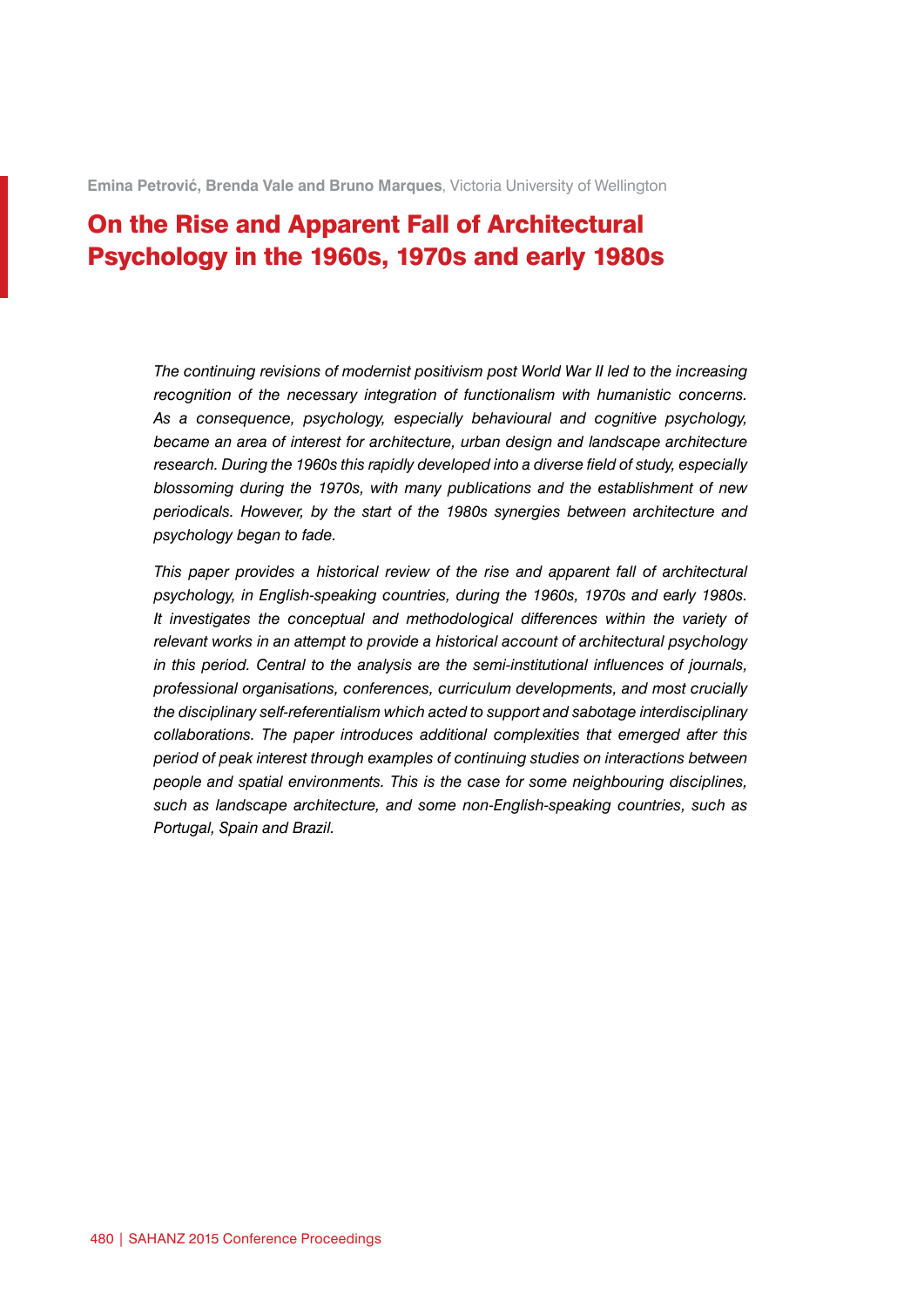

During the 1960s and early 1970s study of the relationship between human behaviour and the environment was "one of the fastest growing [fields] ... of both psychological and architectural research."1 The first conferences devoted to this field were held, new organisations formed, and intense publication followed. However, at the time this was a new field of study, yet to find a name and disciplinary home.

This paper outlines the history of this period by examining the institutional and semiinstitutional role of conferences, professional organisations, educational streams and journals. The focus in on the relationship between psychology and architecture, and more broadly between various social sciences and environmental design disciplines, as this new field of study began to articulate itself. Especially important are the dynamics behind the establishment of environmental psychology as a branch of psychology, and the gradual disappearance of architectural interest in psychology.

### **The rise of environmental psychology**

In 2007, Spanish environmental psychologist Enric Pol provided the most comprehensive account of development of environmental psychology, attributing great importance to the late nineteenth and the early twentieth-century developments in Germany and especially to the work of Willy Hellpach whose *Geophsyche* (1911) was translated into French, Dutch and Spanish, but not into English.<sup>2</sup> Pol's text also provided a more detailed discussion than common in English texts of the relationship between Gestalt psychology and the Bauhaus during the 1920s in Germany, and of the influence of George Simmel on the formation of the Chicago School of Sociology during the 1920s and 1930s.

Nevertheless, there is an agreement between historians that developments during the 1960s, especially in the United States, led to the establishment of environmental psychology as a distinct field of study.<sup>3</sup> For this, the work of Roger Barker and his associates have been acknowledged as particularly significant because their work "laid out a new method for the study of behaviour in the ecological environment based on systematic observation, behaviour specimens, and settings."4 These studies started in 1947, with some early results by the mid-1950s, and with a large proportion of the work following in the 1960s using similar methodological procedures. By the late 1950s two unrelated groups had investigated the impact of hospital ward design on patients: in Canada, Humphrey Osmond and Kyo Izumi studied psychiatric wards, while in the US, Harold Proshansky, William Ittelson and Leane Rivlin researched mental hospitals.<sup>5</sup> In both cases procedures similar to Baker's were used. For example, Proshansky, Ittelson and Rivlin reported on experiments with changes of furniture layout to influence the activities on the ward supportive of social interaction or isolation.<sup>6</sup> Not much later, similar studies by David Canter evaluated the effect of ceiling shape (sloping or flat) on people's sitting positions.<sup>7</sup>

The 1950s also saw the post-war construction boom, which continued and intensified in the 1960s. Although these efforts took a diversity of forms, especially debated was the relationship between the old and new in cities, as "many [town] councils decided that their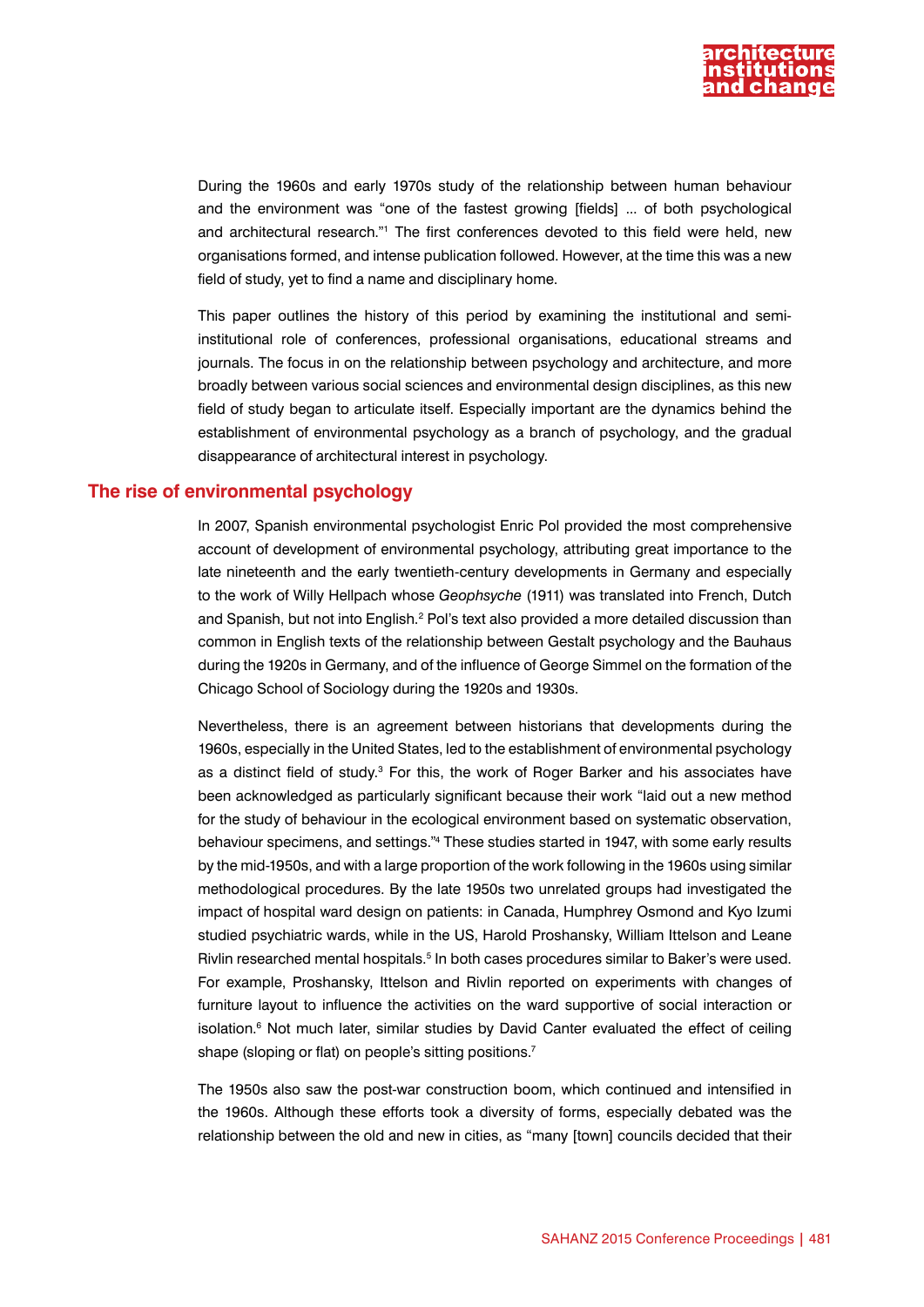town centres were badly congested and needed replacing by something truly modern."8 But such urban renewal projects were met with public controversy. Publications appeared including Kevin Lynch's *The Image of the City* (1960), Jane Jacobs' *Death and Life of Great American Cities* (1961) and Herbert Gans' *The Urban Villagers* (1962). These works questioned modernist principles of urban planning and design, asserting lack of a deeper understanding of the culture and mental processing of the inhabitants.<sup>9</sup> By the mid-1960s there was recognition that professional architects and planners "could no longer fully know and understand the future inhabitants of their buildings in the way that was possible in the past."10 Such events created the perceived need for study of humans and their environments.

Therefore, while the behaviourist studies of Barker formed the methodological foundation for this developing field of study, the need was fuelled by the intensity of public debate over big modernist urban renewal projects. This combination perhaps explains the intensity of discussion and academic development in the area during the 1950s and 1960s. It is upon this set up that institutional and semi-institutional establishment of environmental psychology took place.

By the late 1950s, a series of conferences had taken place. In 1956, the American Institute of Architects (AIA) approached the National Science Foundation (NSF) asking for a conference on the "relationship of the physical, biological, and social sciences" in search for optimal environments for human activities, although this did not take place until 1959 at the University of Michigan, while in 1958, as part of an AIA Convention in Cleveland, a seminar was held on the same topic.<sup>11</sup> Even more significant were two US conferences on architectural psychology held in 1961 and 1966 at the University of Utah convened by architect Roger Bailey and psychologist Calvin Taylor.<sup>12</sup> In 1968, the Design Methods Group held its first conference at the Massachusetts Institute of Technology (MIT).<sup>13</sup> By the late 1960s similar conferences were taking place elsewhere in the US,14 and in the UK under the strong influence of David Canter.<sup>15</sup>

By the end of the 1960s, several significant events indicate the establishment of environmental psychology as a field of study was fully achieved. The first PhD programme in environmental psychology was established in 1968 at the City University of New York (CUNY),16 the Environmental Design Research Association (EDRA) was established in 1968,<sup>17</sup> and the journal *Environment and Behavior* in 1969, also at the CUNY.<sup>18</sup> All of these still continue. By the 1970s, establishment was further confirmed with the publication of the 690 page *Environmental Psychology: Man and his Physical Setting*, 19 edited by Proshansky, Ittelson and Rivlin, collaborators at the CUNY who were instrumental in establishing its environmental psychology PhD and *Environment and Behavior*. Their opening statements assert the need to summarise diverse works from the preceding period, and to do so from a position of environmental psychology as a field of study within psychology,<sup>20</sup> although they felt their definition of environmental psychology could be "hardly satisfying for these social scientists, architects, and designers who had more than a passing interest in the field."<sup>21</sup>

This establishment of environmental psychology was to a large extent possible due to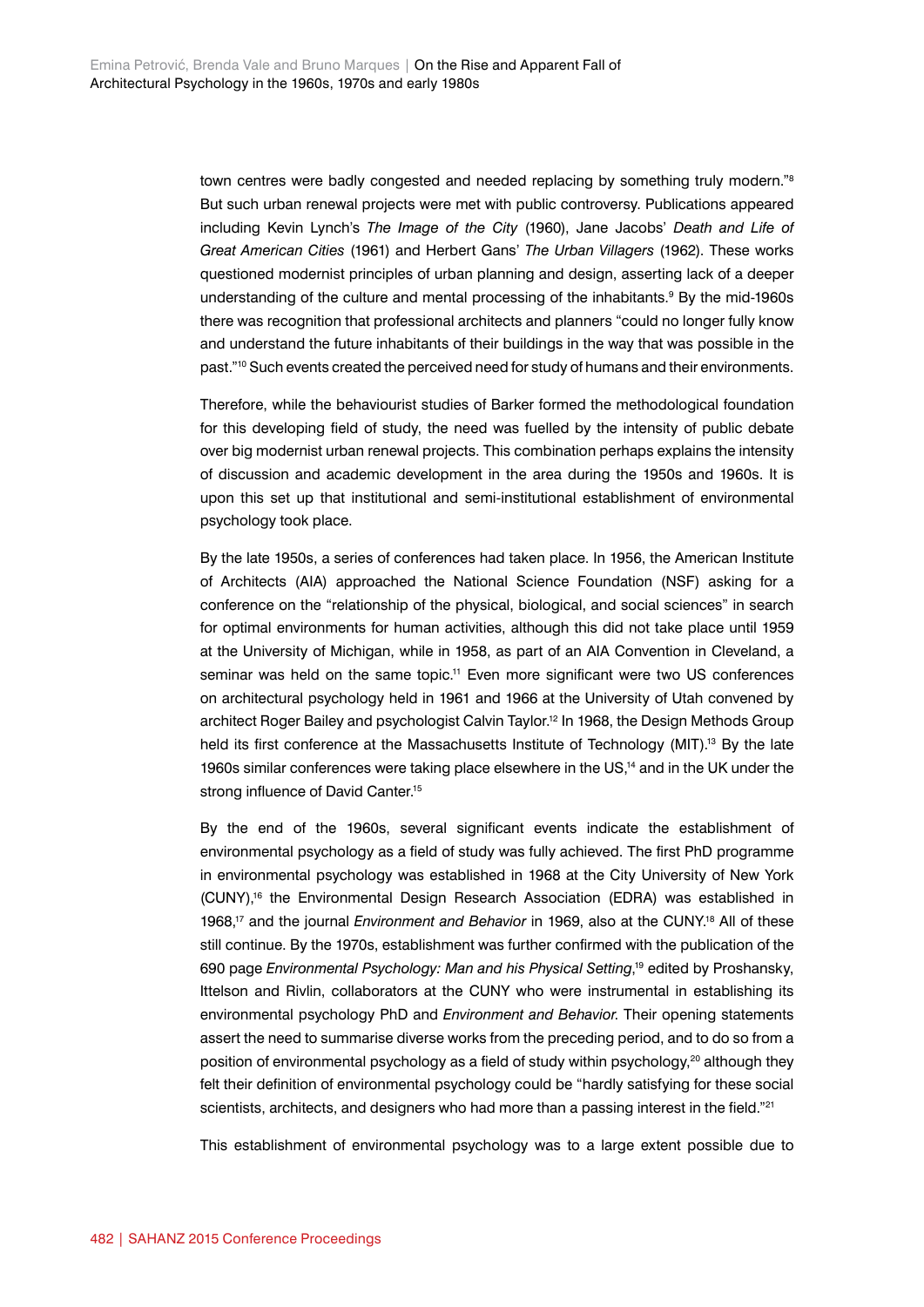

institutional activities primarily associated with the CUNY. The support that the CUNY provided was crucial because they supported some of the early research projects in this area, which has led to methodological articulations, and later supported the establishment of an educational programme and the journal. Thus, the brand of environmental psychology articulated at the CUNY significantly influenced the way others perceived this field, and that included the focus on the US context and behavioural studies and psychology at its core.

Although behavioural studies were the basis upon which other interests were integrated, neither the CUNY group nor the early development of environmental psychology were exclusively focused on behavioural studies. During the early 1970s similar studies continued, but were also expanded to include a more explicit interest in cognitive processing of space. Ittelson edited a book on *Environment and Cognition* (1973) (which included a chapter from Robert Venturi's *Learning from Las Vegas* (1972)).22 Similarly, Canter's *Psychology for Architects* (1974) combined both behavioural and cognitive understanding of space.23 Even during the 1950s, Lynch collaborated with György Kepes at MIT whilst developing his *Image of the City* project. Kepes was educated in Germany and used principles of Gestalt in his work.24

Because environmental psychology a very diverse and active field of study during the 1960s and early 1970s, important works appeared in different locations and under the influences of various related disciplines. By the late 1970s there were dozens of books in this field,<sup>25</sup> and by the early 1980s the first comprehensive textbooks on environmental psychology appeared.<sup>26</sup>

Prolific development of the environmental psychology during the 1960s and the 1970s, centred in the US, echoed in the subsequent decades in other places and in related disciplines.27 For example, the International Association People-Environment Studies (IAPS), the European counterpart of the EDRA, was only formed in 1981.<sup>28</sup> Similarly, in the discipline of landscape architecture interest in environmental psychology started from the early 1970s, but peaked around the mid-1980s.<sup>29</sup> In Portugal, Spain and Brazil great increase of interest in psychology in relation to architecture and landscape architecture appeared after the end of the dictatorships in these countries, reflecting a marked increase in importance attributed to the social sciences.30 In recent years, Henrique Muga's *Psychology in Architecture*, published in Portugal in 2005, and Teresinha Maria Gonçalves' *City and Poetry – an environmental psychology study on urban environments*, published in Brazil in 2008, clearly continue this trend,<sup>31</sup> unmatched by contemporary works in English.

Some of these on-going positive echoes of environmental psychology in other disciplines are due to the discipline specific relevance of some its frameworks. For example, in landscape architecture the idea proposed by the environmental psychologists that natural landscapes satisfy human biological needs better than any built environment, and that this is why people prefer natural landscapes over urban ones.<sup>32</sup> is supportive of the overall efforts of landscape architects, and thus this collaboration can be easily seen favourable.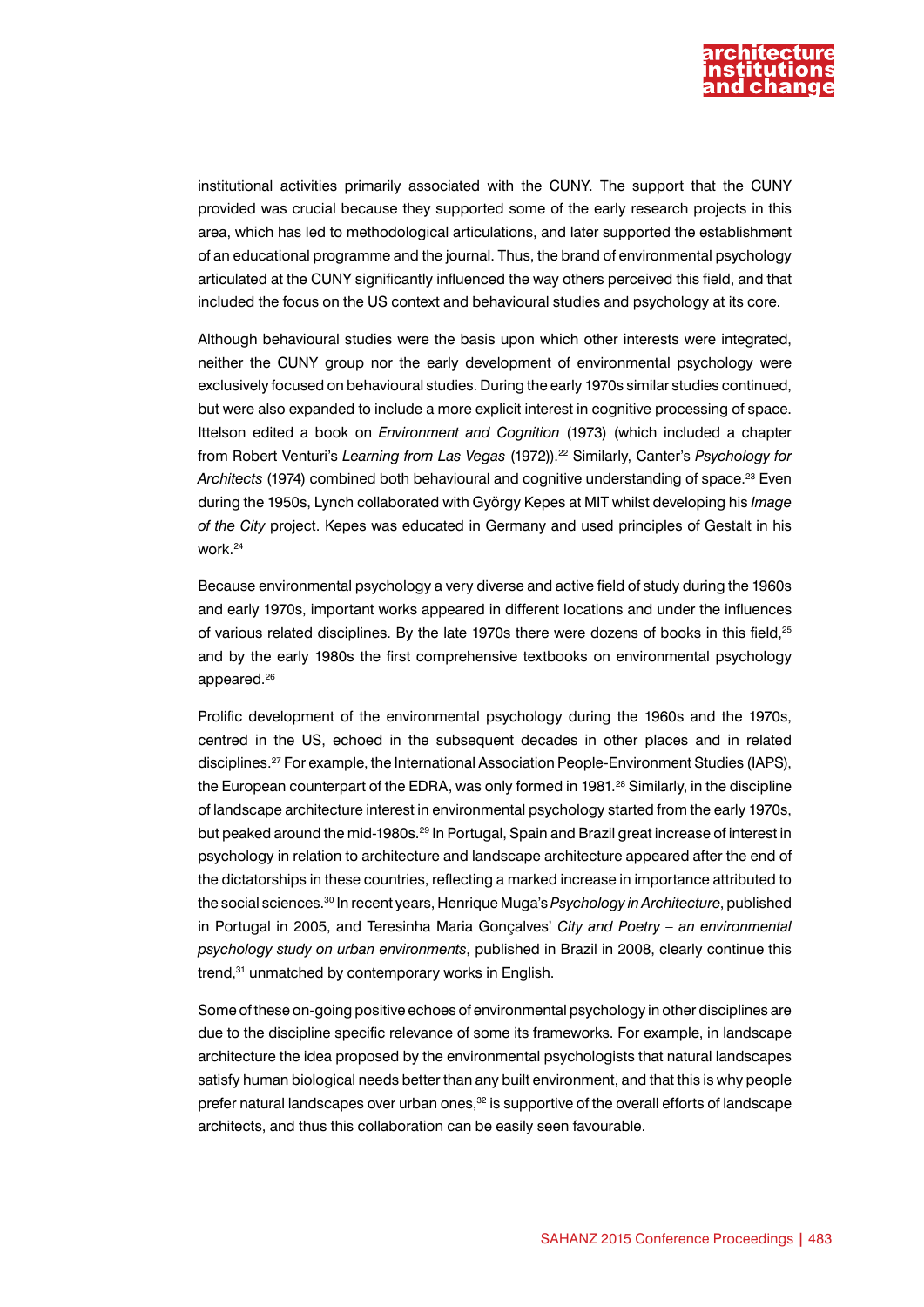## **On the apparent fall of architectural psychology**

However, by the start of the 1980s it is possible to observe that while environmental psychology continued its development, architecture was rarely mentioned in relation to it. The establishment of the *Journal of Environmental Psychology* in 1981 by the Academic Press in London provides a concentrated discussion of the scope and aims of environmental psychology at this time, making it an excellent place for evaluating the relationship between psychology and architecture. In the editorial of the first issue, founding editors Canter and Kenneth Craik<sup>33</sup> repeat the general invitation for architects to join the journal, but the tone in which this is done is very different from the editorial written by Canter in the late 1960s.34 Environmental psychology is now explicitly argued as a field of study belonging to psychology, even if still interdisciplinary, and editors explain that it is important "not to restrict [the] definition [of the] domain through premature and overly narrow definition,"<sup>35</sup> and explain that the early definitions of the field "based solely upon issues derived from architectural and design and urban planning would not have anticipated the research topics subsequently generated by the environmental movement and the current concerns with energy policy."36 Therefore, inferred in the editorial is the necessity and importance of including study of the environmental movement and energy conservation as part of environmental psychology. This led to broadening its scope from architectural to environmental and required firm anchoring within psychology.

One area where negotiation of the relationship between architecture and environmental psychology was specifically discussed were book reviews in the *Journal of Environmental Psychology,* which in the early issues included architecture books.37 These sources tended to inform psychologists that during the late 1970s and early 1980s the architects were most interested in semiotics, and meaning in architecture and design, and they mentioned authors such as Christopher Alexander, Charles Jencks and Alan Colquhoun.<sup>38</sup> This suggests a disciplinary divide given that semiology and linguistic interest in meaning was not at the core of research interests in environmental psychology at the time.

However, these texts went further than just identifying the difference in focus. In 1982, Groat reported on perceived differences between modernism and post-modernism, showing that regardless of the intensity of the debate within the architectural profession, people outside it (in this instance, accountants) did not see the difference.<sup>39</sup> In fact, from the position of environmental psychology, it seemed stylistic differences were not core to the psychological concepts lay people used when engaging with architecture. Rather, Groat argued that early empirical studies in environmental psychology $40$  were primarily concerned with "the signified" and she quotes Canter (1975) saying their studies searched for "those general dimensions which may be shown to exist in all cases [environments].<sup>"41</sup> This was fundamentally different than architectural interest in the relationship between "the signifier as well as the signified."<sup>42</sup>

Not only was stylistic differentiation in architecture under attack, but experiments conducted by Proshansky, Ittelson and Rivlin in 1970 also showed that "[w]hen a change in physical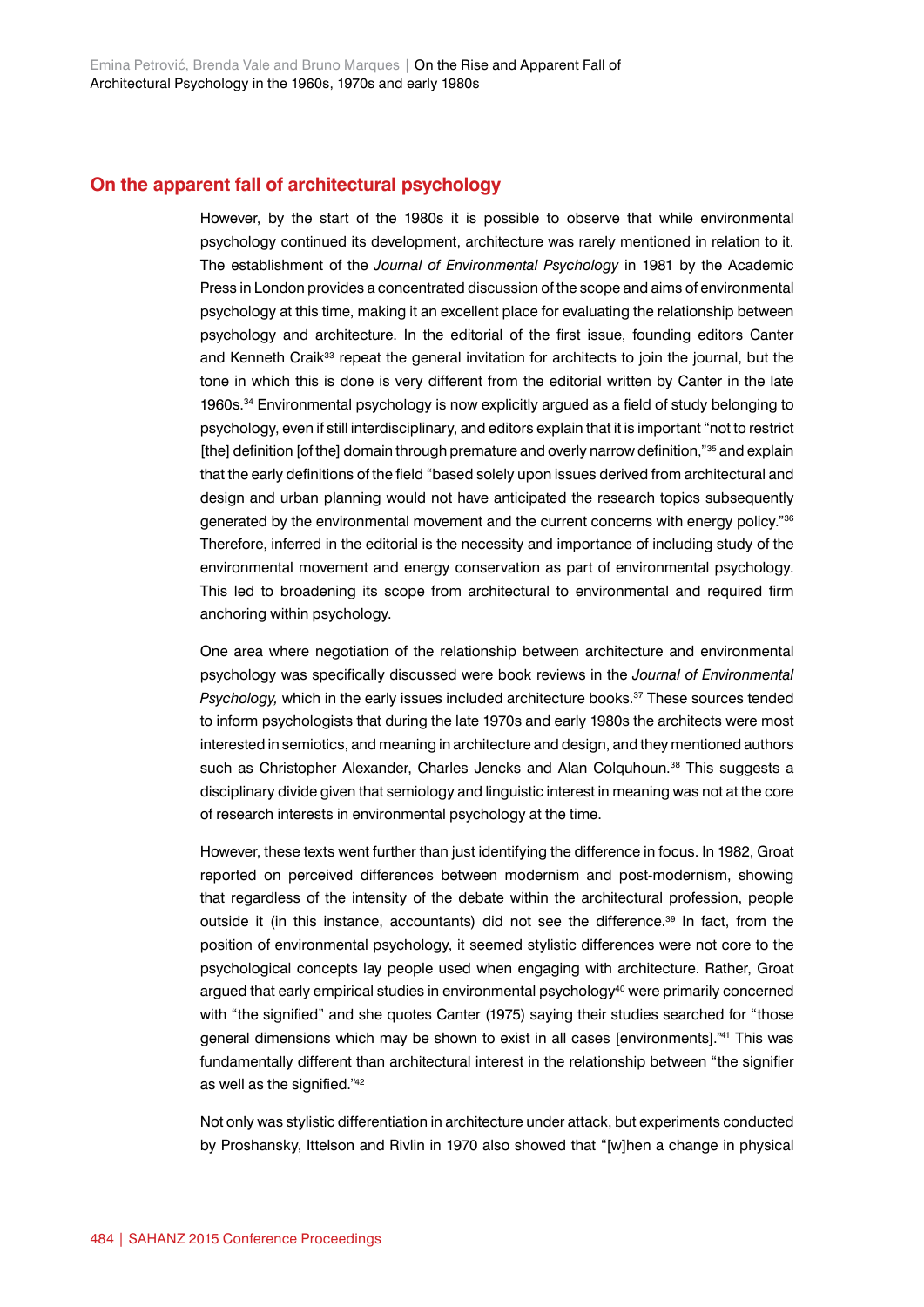

setting is not conductive to a pattern of behaviour that has been characteristic of the setting, that behaviour will express itself at a new time or location."43 This implied that people could not be forced to change their behaviour to fit the space, but rather that they tend to find ways around the limitations imposed by space to retain their behaviour. Such a finding undermined one of the core assumptions underlying modern architecture: that people will learn over time to appreciate it. In this context it hardly seems surprising that architecture turned its back on studies which were finding its assumptions to be untrue or irrelevant.

However, this noticeable reduction in collaboration between architects and environmental psychologists during the 1980s coincided with the concerns that the very field of study of environmental psychology at that time stopped growing.44 Some more modest organisations devoted to this field, such as Australasian PAPER (People and Physical Environment Research) established in the early 1980s, faded within a decade.45 It is through the more explicit integration of the pro-environmental concerns during the 1990s that environmental psychology has been revived and redefined.46 However, to date it is hard to observe that architecture has joined this revival.

#### **Conclusion**

This paper has shown that the institutional and semi-institutional factors played a significant role in the process of the establishment of environmental psychology as a field of study. The active support from psychology, especially from the CUNY, played a critical role in environmental psychology becoming firmly part of psychology. Despite the excitement observed during the 1960s and early 1970s, by the 1980s differences and decrease in collaboration dominated. It is clear that during this period all disciplines in question evolved, and the format of their collaboration was renegotiated, and from that position the reasons for architecture and environmental psychology growing apart seem clear. However, in the 30 years since this separation both disciplines have undergone much further change, and in both disciplines much work has been done towards becoming more pro-environmental and pro-sustainable. Yet, the disciplinary separation has persisted. Perhaps there still remain some mythicised narratives regarding the rupture between these professions.

<sup>1</sup> Gary T. Moore, "Environment and Behavior Research in North America: History, Developments, and Unresolved Issues," in *Handbook of Environmental Psychology, Vol. 2,* ed. Daniel Stokols and Irwin Altman (Malabar, Florida: Krieger Publishing Company, 1991, first published in 1987), 1365.

<sup>2</sup> Enric Pol, "Blueprints for a History of Environmental Psychology (I): From First Birth to American Transition," *Medio Ambiente y Comportamiento Humano* 7, no. 1 (2007): 95-113; Enric Pol, "Blueprints for a History of Environmental Psychology (II): From Architectural Psychology to the Challenges of Sustainability," *Medio Ambiente y Comportamiento Humano* 8, no. 1-2 (2007): 1-28.

<sup>3</sup> Gary H. Winkel, "Editor's Introduction and Preface," *Environment and Behavior* 1, no. 1 (1969): 3; David V. Canter and Kenneth H. Craik, "Environmental Psychology," *Journal of Environmental Psychology* 1, no. 1 (1981): 1-11; Robert Gifford, *Environmental Psychology: Principles and Practices*, 2nd ed. (Boston: Allyn and Bacon, 1997); Marilia Bonnes and Gianfranco Secchiaroli, *Environmental Psychology: A Psycho-social Introduction* (London: Sage Publications, 1995, originally published in Italian as *Psicologia Ambientale* in 1992); Pol, "Blueprints for a History of Environmental Psychology (I)."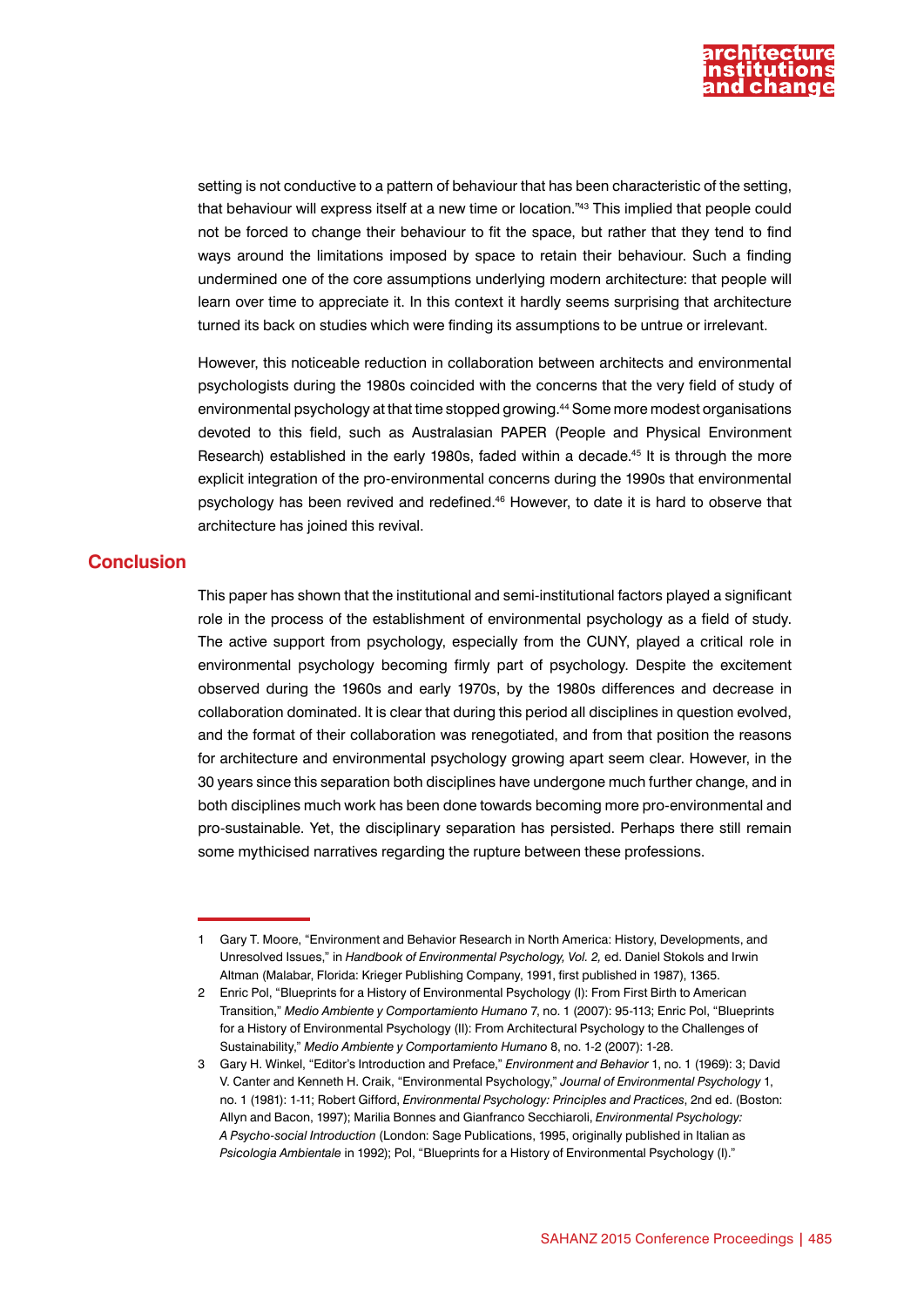- 4 Moore, "Environment and Behavior Research in North America," 1364.
- 5 Moore, "Environment and Behavior Research in North America," 1364-5; Bonnes and Secchiaroli, *Environmental Psychology.*
- 6 Harold M. Proshansky, William H. Ittelson and and Leane G. Rivlin, "The Influence of the Physical Environment on Behaviour: Some Basic Assumptions," in *Environmental Psychology: Man and his Physical Setting*, ed. Harold M. Proshansky, William H. Ittelson and Leanne G. Rivlin (New York: Holt, Rinehart and Winston, 1970), 27-37.
- 7 David Canter, *Psychology for Architects* (London: Applied Science Publishers, 1974), 21-24.
- 8 John R. Gold, *The Experience of Modernism: Modern Architects and the Future City, 1928-53* (London: E&FN Spon, 1997), ix.
- 9 Anthony Raynsford, "Civic Art in an Age of Cultural Relativism: The Aesthetic Origins of Kevin Lynch's *Image of the City," Journal of Urban Design* 16, no. 1 (2011): 43-65.
- 10 Canter and Craik, "Environmental Psychology."
- 11 Moore, "Environment and Behavior Research in North America," 1365; Bonnes and Secchiaroli, *Environmental Psychology*, 5.
- 12 Gifford, *Environmental Psychology*, 6; Moore, "Environment and Behavior Research in North America," 1367; Bonnes and Secchiaroli, *Environmental Psychology*, 5.
- 13 Moore was one of the founding members of both groups. Moore, "Environment and Behavior Research in North America," 1365-7.
- 14 David C. Glass, ed., *Environmental Influences, Biology and Behaviour series, proceedings of a conference under the auspice of Russell Sage Foundation and the Rockefeller University* (New York: Rockefeller University Press and Russell Sage Foundation, 1968).
- 15 David V. Canter, ed., *Architectural Psychology: Proceedings of the conference held at Dalandhui, University of Strathclyde, 1969* (London: RIBA Publications, 1969); Basil Honikman, ed., *Proceedings of the Architectural Psychology conference at Kinston Polytechnic, 1970* (London: Kingston Polytechnic and RIBA Publications, 1971).
- 16 Harold M. Proshansky, William H. Ittelson and Leanne G. Rivlin, "Preface," in *Environmental Psychology: Man and his Physical Setting*, ed. Harold M. Proshansky, William H. Ittelson and Leanne G. Rivlin (New York: Holt, Rinehart and Winston, 1970), vii.
- 17 Moore, "Environment and Behavior Research in North America," 1365.
- 18 Joachim F. Wohlwill, "The Emerging Discipline of Environmental Psychology," *American Psychologist* 25, no. 4 (1970): 303-12.
- 19 Harold M. Proshansky, William H. Ittelson and Leanne G. Rivlin, *Environmental Psychology: Man and his Physical Setting* (New York: Holt, Rinehart and Winston, 1970).
- 20 Proshansky, Ittelson and Rivlin, "Preface," v.
- 21 Proshansky, Ittelson and Rivlin, "Preface," v.
- 22 William H. Ittelson, ed., *Environment and Cognition* (New York; London: Seminar Press, 1973).
- 23 Canter, *Psychology for Architects*.
- 24 Raynsford, "Civic Art in an Age of Cultural Relativism," 46.
- 25 Such as Norman W. Heimstra and Leslie H. McFarling, *Environmental Psychology* (Belmont, California: Wadsworth Publishing, 1974); David Canter and Peter Stringer, *Environmental Interaction: Psychological Approaches to our Physical Settings* (London: Surrey University Press, 1975); Jonathan L. Freedman, *Crowding and Behavior* (New York: Viking Press, 1975); Amos Rapoport, ed., *The Mutual Interaction of People and their Built Environment: A Cross-cultural Perspective* (The Hague; Paris: Mouton Publishers, 1976); Amos Rapoport, *Human Aspects of Urban Form: Towards a Man-Environment Approach to Urban Form and Design* (Oxford: Pergamon Press, 1977); Seymour Wapner, Saul B. Cohen and Bernard Kaplan, *Experiencing the Environment* (New York: Plenum Press, 1976); Charles J. Holahan, *Environment and Behaviour: A Dynamic Perspective* (New York; London: Plenum Press, 1978); Stephen Kaplan and Rachel Kaplan, eds., *Humanscape: Environments for People* (Belmont, California: Wadswort Publishing, 1978).
- 26 Gifford, *Environmental Psychology.*
- 27 Bonnes and Secchiaroli, *Environmental Psychology.*
- 28 International Association People-Environment Studies (IAPS) website [www.iaps-association.org](http://www.iaps-association.org) (accessed May 7, 2015).